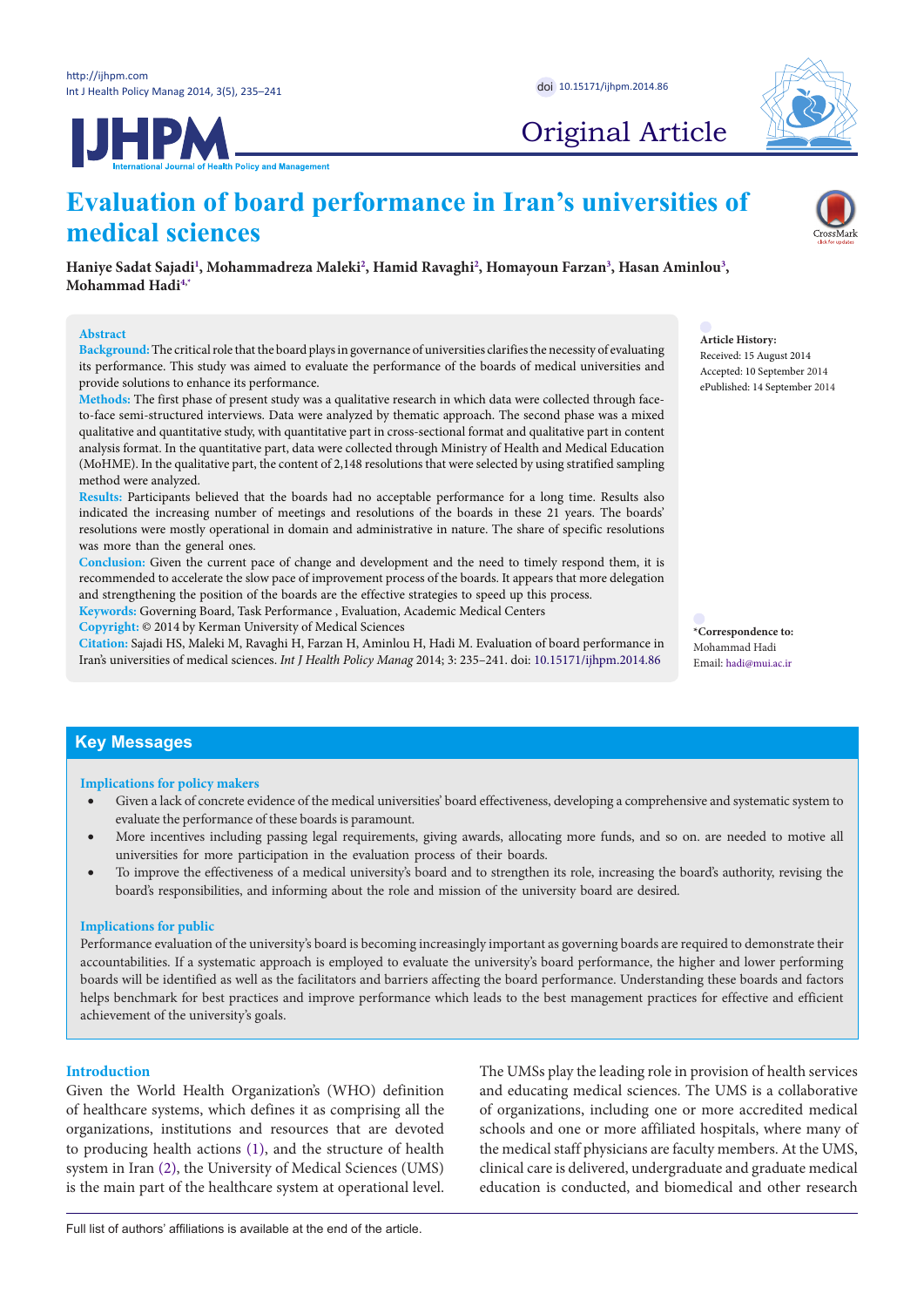is carried out. As emphasized repeatedly in the literature, these kinds of universities are among the largest and most complex organizations, mainly because of the formidable diversity in their three core missions. It is this three-fold mission (healthcare, education, and research) that makes the management of UMSs multifaceted and challenging ([3,](#page-6-6)[4\)](#page-6-7). Because the way a university is organized to manage its internal and external operations determines how effective it is in fulfilling its mission.

Organizational success of such complex structures primarily involves use of the best management practices for effective and efficient achievement of the predetermined goals. The review of literature showed that given the changes imposed by the universities, one of the best ways to manage UMS is through the boards ([5](#page-6-8),[6](#page-6-9)). Furthermore, various studies have revealed the importance of university autonomy and demonstrated the positive effects of institutional autonomy. The freer a university is to respond to the rapidly changing environmental forces and to mobilize and reallocate internal resources, the more efficient and effective they are in accomplishing their goals. In higher education, governance through the board is a proven strategy to preserve institutional autonomy, promote institutional agility, and enhance strategic goal attainment ([7](#page-6-10)–[9](#page-6-11)).

The important role that the board plays in UMS explains the importance and necessity of evaluation the board performance. Measuring board performance is obviously a difficult activity ([10\)](#page-6-12), however, it can help a board to identify its strength and weakness and help them to adopt required actions that may result in improving effectiveness and/or efficiency [\(10–](#page-6-12)[13\)](#page-6-13). Therefore, improving the board's performance is likely lead to greater university effectiveness.

Review of literature indicates few studies on the subject in Iran, especially in UMSs. Therefore, it is needed to study performance of these boards and propose solutions to improve their performance. In response to this need, the present study attempted to firstly, examine the perspective of board informants about the performance changes of the boards and influential factors from. Secondly, it evaluated performance of the boards of UMS in two fronts of quantity of meetings and resolutions, and quality of resolutions passed in the past twenty years.

# **Methods**

# *Phase one*

To gain more in-depth understanding of experiences of relevant participants a qualitative approach was employed. We selected participants from individuals who: 1) had served as university board member; 2) involved with the university board performance evaluation and; 3) had experience about the university board's affairs; and 4) were consent to participate in the study. Given these criteria, three groups of participants identified for interview who were the level I (top level) including staff and consultants who have worked with the board in Ministry of Health and Medical Education (MoHME), Ministry of Sciences and Technology and other national institutions, level II (middle level) including university's board members and the board secretaries of the

universities and level III (bottom level) including the vicechancellors of the universities. The experiences and viewpoints of these participants, who were directly and indirectly affected by the boards' performance, provided a good opportunity for us to carry out a comprehensive evaluation. To ensure that a diverse set of individuals was included in our sample, purposeful sampling was used.

Data were gathered using 37 semi-structured face-to-face interviews. In order to maintain stability and avoid any potential bias, the topic guide was used to conduct interviews. To reduce narrative errors, all interviews were conducted by one of the research team (HSS). Participants were informed about study details in advance. Interviews took between 25–30 minutes to complete and were conducted at the workplaces of interviewees. All interviews were audio-typed and transcribed. All ethical issues were considered assuring confidentiality. Upon transcription, texts were reviewed by participants and authenticity of the statements got confirmed. Data gathering was lasted until data saturation at which no new information or themes were observed in the data. This occurred when themes identified. Data analysis was performed using thematic analysis method. Codes and themes were derived from original data. Content was encrypted under 2 overall themes. To increase validity, triangulation methods were used. Accordingly, some interviewees were informed of results of the analysis and their suggestions and opinions were inserted in the final analysis. In presenting the data in results, all quotations have referred by P.

#### *Phase two*

Mixed qualitative and quantitative approach was used in this phase. The quantitative part was cross-sectional. In this part, the number of meetings and resolutions of UMSs during 1992–2012 were collected through MoHME. The statistical population included all universities of the MoHME that at the time of this study that had independent boards<sup>1</sup>, numbering 52 in total. The trend analysis was done using Mann-Kendall test with 5% significant level.

To evaluate the resolutions quality, content analysis with categorical approach was used. Categorization was done using a framework developed in accordance with previous studies and experts' opinions. In this framework, the content of every resolution was analyzed in three dimensions as follows:

- 1. Domain (strategic and operational): Strategic resolution was a resolution that: 1) focused on long term decisions, 2) was competitive and brought more competitive merits for the university, and 3) was vital for the university survival. Operational resolution was that decision which concentrated more on operating and executive matters of providing health and education services and also had a short time horizon.
- 2. Nature (higher education, health, administration): If a resolution related directly to decision-making about educational, researching and student affairs, it would

<sup>1</sup>. Given the Act of the university board formulation in Iran, which says the requirements of boards' member, independent board is a board that has a majority of outside members who are not affiliated with the university president and have minimal or no business dealings with the university to avoid potential conflicts of interests.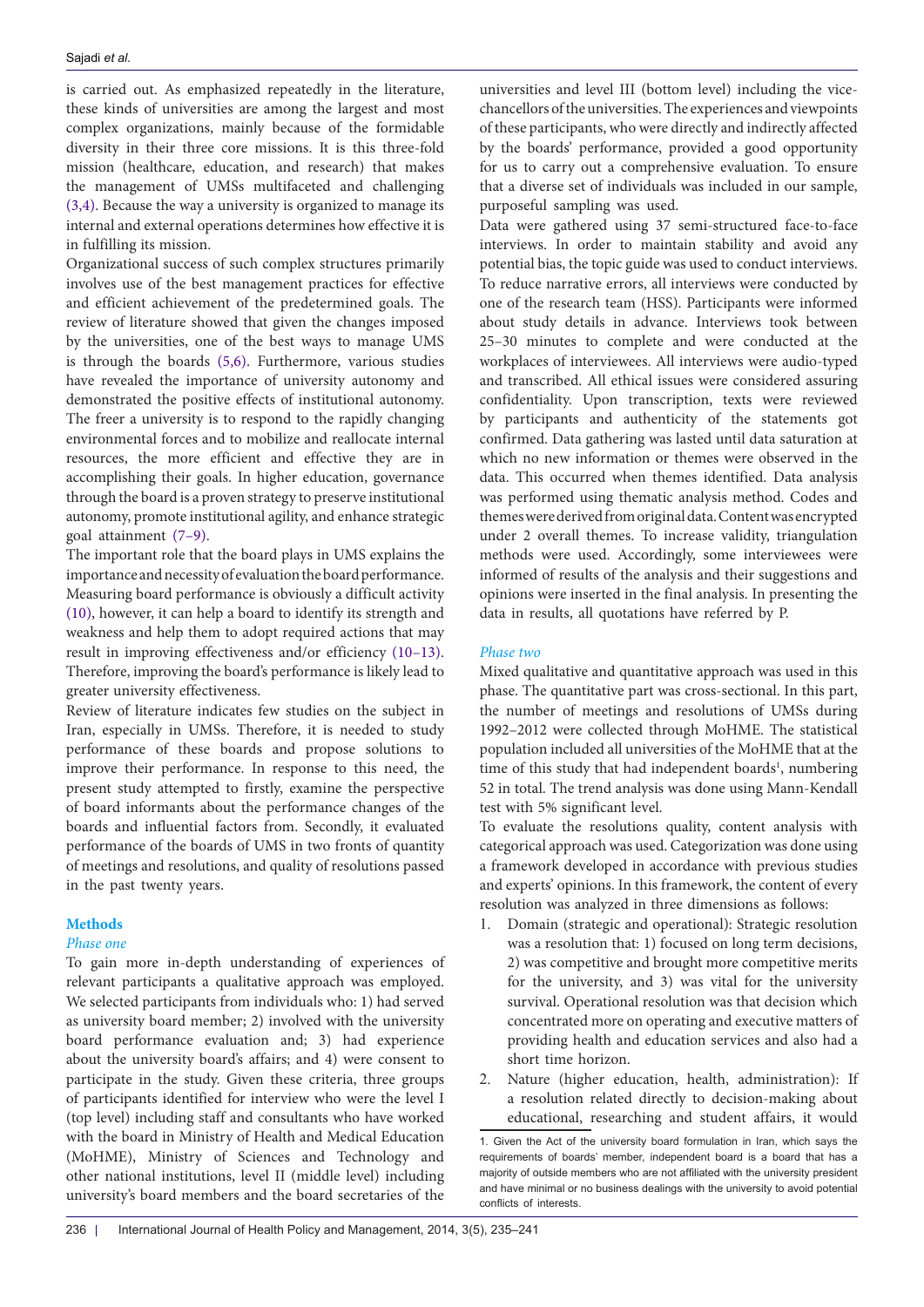categorized in higher education resolutions. The resolution relating directly on providing healthcare services (e.g. treatment care and preventive care), was put in health resolutions. The administrative one was a resolution related mainly to managing university resources, including human, financial and physical resources.

3. Source (general and specific): If the agenda of a resolution had come from the MoHME as a common agenda for all UMSs, that resolution was a general one. While a resolution that its agenda had proposed by own individually university, was a specific one.

This framework was used in a small part of the sample, in preliminary format (as a pilot study) and its potential errors were resolved, and the final version was used as guideline for separation of resolutions.

The statistical population for qualitative part included all resolutions of UMSs. Sample size was found 2,148.

# **Results**

*Phase one*

# *a. Performance changes of the Universities of Medical Sciences boards and factors affecting it*

All participants were in agreement on the point that although the boards officially began their work in 1992, for the first decade, they were not very active. In their perspectives, the limited activity of the boards in this period was not due to legal impediments. Because the legal impediments created post 1979 by the bill dissolving university boards had been somewhat decreased by the Act of establishment of the boards in 1988: **"***We don't have a major legal problem with the boards, the current Act of the Boards gives them extensive authority, which is called they have absolute authority"* [P35]. Most participants blamed intra- and extra-organizational ignorance toward the subject of managing universities through boards as the main impediment to their activities in the first decade of establishment. In the intra-organization part, not only had the UMSs not understood the real position and mission of the boards, but also they were not fully aware of their responsibilities and authorities. UMSs continued to adhere to the current rules and regulations of the land for management of university affairs. This weakness created a non-confidence atmosphere in the MoHME officials to delegate full authority to the boards. In the extra-organizational part, lack of awareness of some organizations, especially regulatory organizations, of the position of the boards, equating UMSs to others organizations was identified as the main impediment to the boards to carry out their duties. "*Although these were previous experiences, yet again there was ignorance about the issue in the whole body of universities, even in higher education. Current rules and regulations were institutionalized in universities. I mean, in a basic and institutionalized way, the thought of autonomy of universities or thought of boards managing universities hadn't spread to all parts of the university. This causes that the acceptance of boards had lowered the universities on the one hand, and on the other, reduced the confidence of trustees to delegate affairs to the boards. These, together with ignorance of the subject at the highest level of the* 

*government caused seeing a duality in regulations... All these made having boards, at all, be only partially established"* [P30]. Participants believed, gradually, in time, and with intervention of some factors, performance of the boards had improved. These participants regarded the first spurt of activity of the boards to have taken place toward the end of first decade of establishment that is in 2000. They claimed that the dominance of paradigm of university autonomy and further understanding of the position of the boards led to activation of these boards. Furthermore, some structural modifications in the body of MoHME, and establishment of a place for the affairs of the boards, also played a role in improving their activity level. "*It was the year 2000, when some changes happened in the structure of Ministry of Health, in this new set-up, the managing directorate was changed to coordinating affairs viceroy. This change of position, with further authority for managing affairs of the boards, was able to make them more active"* [P3]*.*

The second spurt of boards' activity, with more intensity, was reported in 2006. As participants stated many factors were involved in this spurt of activity. Firstly, passage of nearly 15 years had helped better understanding of position of the boards both by the UMSs and by MoHME. Secondly, communicating and frequent meetings with relevant organizations, especially, regulatory bodies in order to justify the position of university changed extra-organizational perception and attitudes toward the boards. But, the most important factor was ratifying Act of The Fourth Economic, Social, and Cultural Development Program in 2005. This Act was able to have a huge share in further understandings of position and mission of the boards by intra-and extra-organizations, and by stating cases and examples of authorities of the boards justified their legal status. *"It was the second round, the round I think the Fourth Program was passed. It was in the Act, the Legal Act, it was ratified by the Parliament, as well as the idea of, in fact, somehow of the Cultural Revolution Council too. It turned to a legal resolution, perhaps, it could be called, since that date, the second phase of the boards, could be said, and the boards are shaping up*" [P10]. Majority of participants emphasized the spurt of activity of boards in 2010. These interviewees stated three factors that caused performance improvement of the boards in that and the following years. The first factor was strengthening the boards in UMSs, which was provided by passing the comprehensive regulation of management of universities and higher education in 2010. Stressing and legally increasing the authorities of the boards was the second factor, created by article 20 of the Fifth Economic, Social, and Cultural Development Program. Increased extent of authority of the boards, particularly in trading affairs, which was not foreseen in the Fourth Program, and making the boards accountable emphasized the position and role of the boards even further. "*It's in the fifth Program that is a little stronger than the Fourth, and in any case, it is implemented in the universities, and it could be said again, it is a progressive Act"* [P18]. The third factor was associated with the central coordination of activities of the boards at the national level. Many attempts were made during this period in different forms such as establishment of secretariats of the boards in UMSs which caused flourishing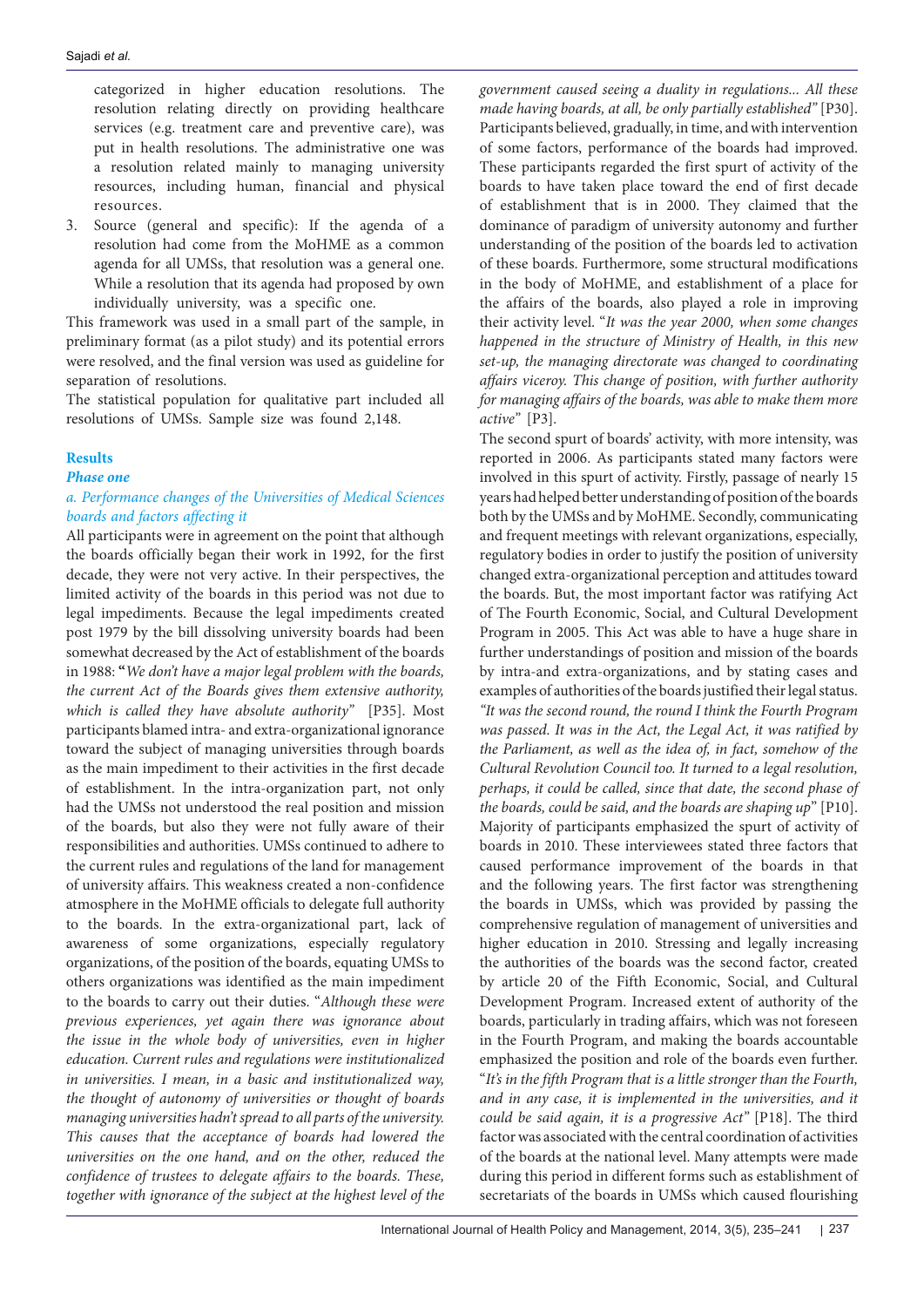of the boards and improved their activities. "*But, 2.5 years since Dr… came, changes can be easily seen, I compare and say that these 2.5 years was really an extraordinary period for the boards"* [P11].

# *b. Strengths and weaknesses in current performance of Universities of Medical Sciences boards*

Most participants reported the current performance of the boards relatively satisfactory and believed, even though the performance, compared to the past, had improved, it is still far from the satisfactory level of realization missions destined for the boards. "*I say, it has had a growing trend, a growing trend, that role of the boards in universities becomes more prominent, more, but it is far from maturity yet, to the point that boards would be the places for decision-making of universities, it is far from that yet"* [P10].

Participants believed that the most strength of the current performance of boards is the increase in number of meetings that provided the boards' sharing and intervention in the governance of university. Relative improvement of quality of resolutions with a bias toward strategic resolutions was identified as other strength. Participants reminded that in tandem with time and understanding position of the boards, their resolutions have distanced themselves from operational domains and increasingly moved toward strategic subjects. They predicted a greater tendency toward strategic domains, with the emphasis and support newly provided by the MoHME for holding meeting without the need for presence or approval of the MoHME. *"It's been better in the past couple of years, more planning in past couple of years, at least, in the framework of role of the board, in subjects like operational planning, performance monitoring, they are better now, and present some points of views, number of meetings has grown, at least 4 times per year they hold meetings"* [P20].

*"Employment regulations are written, trade regulations have been signed, so universities have greater authority in budgetary matters. Of course in some areas, it has been very little, and of course now we are raising it, now this subject means entering the large scale university plans"* [P23].

The most important weakness in performance of boards related to quality of decision-making (resolutions) in two dimensions of nature and source. Participants stated that the majority of decisions made by the boards related to administrative affairs. Decisions were less biased toward two main missions of Medical University (that is: medical education and provision of health services). These participants considered this to be due to the job description and duties determined for the boards, which focuses more on the managerial aspects of UMSs. "*Unfortunately, the boards are weak in areas of education and health services, and I'd say that university chancellors don't like it either for the boards to interfere in these matters, anyway, they like to resolve financial problems of their organization, that is why, often chancellors bring up their financial problems - and don't enter these areas much, not at all, and this is a massive weakness that our boards are boards that only focus on finances and management"* [P24]. In addition, participants reported a reduction in specific resolutions and an increase in general resolutions with time.

"*Its volume is getting bigger; being more or less depends on its necessity"* [P16]*.* Most participants regarded this change as a weakness. Because they believed the enforced guidelines from the MoHME could distance boards from strategic subjects, depriving them of thought and innovation, and make members less motivated to contribute to solving problems of the UMSs, prevent constructive discussions in meetings, and reduce efficacy of meetings, and in a word, affect the philosophy of existence of boards in providing autonomy of universities. "*To herd all universities with one stick, in lump sum, say, sending this to the university for approval, no! Practically it has prevented the boards from the ability to think, or ability to plan. It's like you are tools; sit for couple of hours and say yes or no to whatever that ministry sends. This is wrong. This has taken away creativity of boards, and creativity of the university chancellor" [P4].*

Only some of participants believe that these resolutions, with the aim to coordinate some issues in the country, do not diminish autonomy of UMSs. Furthermore, inability of some UMSs, particularly newly established universities, and lack of knowledge of some board members of rules and regulations necessitates these resolutions. "*Well no, these are*  for their benefits, there is a reason that we are equating it for all *universities, they are following up for it to happen"* [P2].

Participants expressed hopes that these limitations will be resolved in time with implementation of some changes and adjustments. They continued that the implementation of some reforms could result performance improvement of the boards, and naturally, improvement in governance of UMSs. "*I think, given time, these will be fine, 'cause the boards administrative experience in our universities is not that long'. Regulatory agencies and the government, too, are not very familiar with this anyhow-I think, in time, it'll be fine, surely, in ten years' time, boards in our universities will perform a lot better and stronger"* [P12].

# *Phase two*

# *a. Quantity of meetings and resolutions*

Results showed boards held 1,323 meetings in 21 years, with the most in 2011 and 2010, and the least in 1995 and 1999. The trend analysis of number of meetings indicated a significantly increasing trend (*P*<0.05). Considering the number of meetings and the number of boards, the number of meetings per university was calculated, which showed that 2010 witnessed the highest number of meetings with 3.3 per university. The lowest number in this period was in 1999 with 0.6. Also, analysis of trends of meetings per university indicated that this trend had been significantly increasing with time ( $P$ <0.05). Overlay, boards issued 21,107 resolutions. The highest numbers of resolutions were issued in 2010 and 2011, and the least in 2001 and 1995. Trend analysis of the number of resolutions showed a significantly increasing trend ( $P < 0.05$ ).

Considering the number of resolutions, and also the number of independent boards each year, the number of resolutions per university was calculated, which showed the highest capita in 2010 with 65.4 resolutions per university, and the least in 2001 with 6.5 resolutions. Also, results of trend of resolutions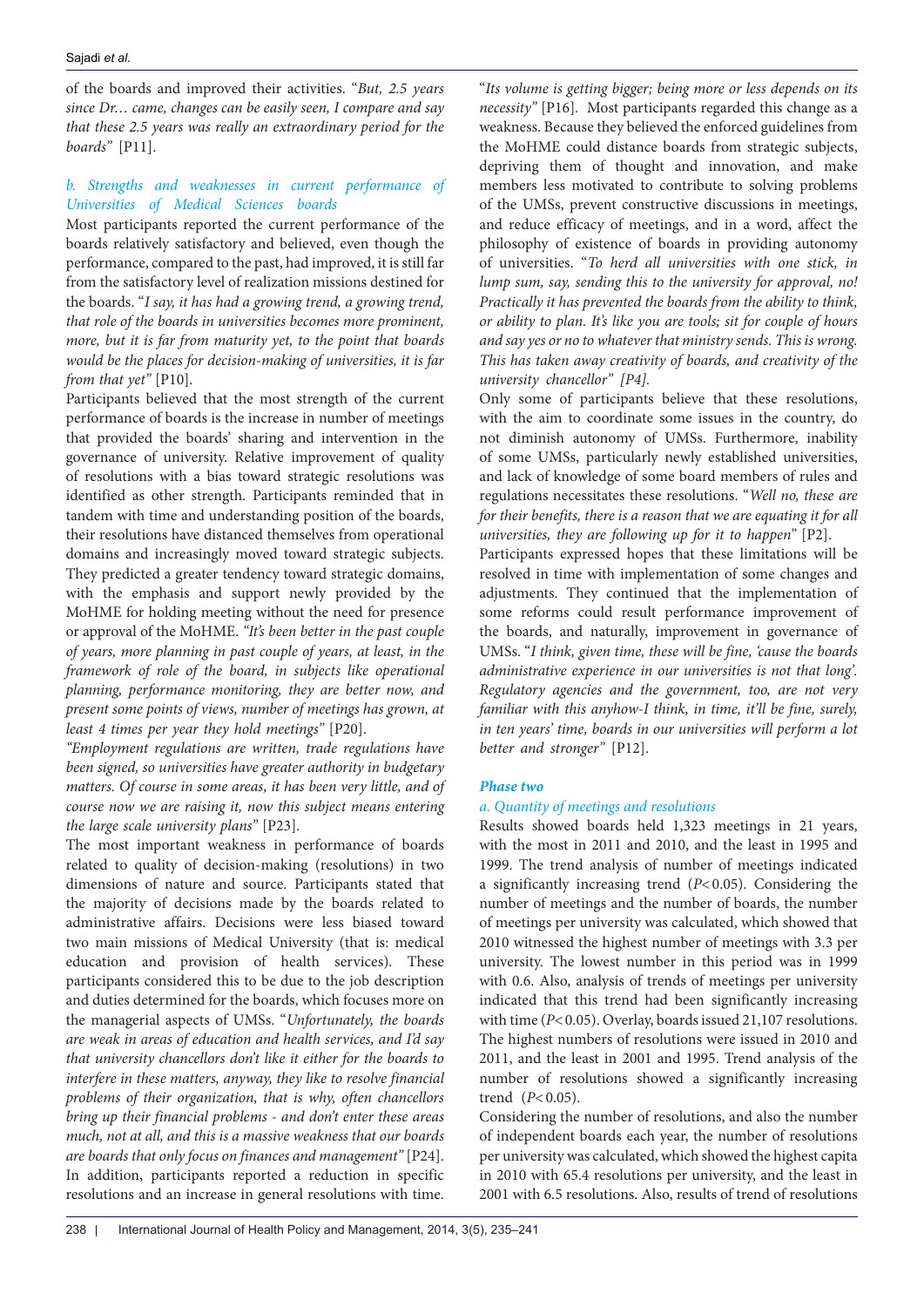per university declared that this trend had been significantly increasing with time  $(P<0.05)$ .

On the other hand, considering the total number of resolutions and also regular meetings held each year, the number of resolution per meeting for each year was calculated, and results indicated that in 2005 the highest number of resolution per meeting (24.3), while it was the least in 2001 (7.4). Analysis of trend of resolutions per meetings showed this trend had significantly increased with time ( $P < 0.05$ ).

More details about the number of board's meeting and resolution are presented in [Table 1](#page-4-0).

# *Quality of resolutions*

Content analysis of resolutions revealed that most of the decisions of the UMSs boards (74.5%) belonged to operational issues. The share of resolutions dealing with strategic and policy-making had been low (25.5%).

In terms of nature of resolutions, many were dedicated to administrative affairs (55.4%). Only a small percentage of resolutions dealt with the two main missions of universities; higher education (education and research) (26.9%) and provision of health services (15.9%).

Given the source, analysis of resolutions showed majority of resolutions (71%) entered meetings through specific meeting agendas and decisions were made about them. The share of resolutions derived from general or national agendas was very limited (29%).

The trends analysis of resolution was also revealed significantly

increasing trend of strategic resolutions and significantly decreasing trend in operational resolutions (*P*<0.05). Additionally, the significant increasing trend of general resolutions and decreasing trend of specific resolutions were also observed (*P*<0.05).

# **Discussion**

This study intended to evaluate performance of UMSs boards. Results of this study help to provide a picture of boards' activities and identify their most important performance strengths and weaknesses. In this section, our study results are presented and compared with results of similar studies.

An increasing trend was observed in terms of quantity of meetings and resolutions of UMSs boards. It seems Article 49 of the Fourth Program Act and Article 20 of the Fifth Program Act and gradual dominance of autonomy paradigm of universities and importance of the place and role of boards, were the most important reinforcements in performance of these boards. The same situation in improvement of quantitative performance has been reported in performance of boards of the Ministry of Science Universities, as well. These studies, while noting the relative increase in number of meetings and resolutions, consider the reasons for this increase such as better board members' understanding of university, creating gradual common understanding of governance of universities, better understanding of managers and board members of university problems, and more

|      | Number of            |                        |                           | Meeting per board | <b>Resolutions per board</b> | <b>Resolutions per meeting</b> |
|------|----------------------|------------------------|---------------------------|-------------------|------------------------------|--------------------------------|
| Year | <b>Boards</b><br>(A) | <b>Meetings</b><br>(B) | <b>Resolutions</b><br>(C) | (B/A)             | (C/A)                        | (C/B)                          |
| 1991 | 30                   | 52                     | 438                       | 1.7               | 14.6                         | 8.4                            |
| 1992 | 32                   | 47                     | 407                       | 1.5               | 12.7                         | 8.7                            |
| 1993 | 35                   | 46                     | 433                       | 1.3               | 12.4                         | 9.4                            |
| 1994 | 36                   | 34                     | 351                       | 0.9               | 9.8                          | 10.3                           |
| 1995 | 37                   | 25                     | 293                       | 0.7               | 7.9                          | 11.7                           |
| 1996 | 40                   | 32                     | 423                       | 0.8               | 10.6                         | 13.2                           |
| 1997 | 41                   | 28                     | 371                       | 0.7               | 9.0                          | 13.3                           |
| 1998 | 41                   | 29                     | 406                       | 0.7               | 9.9                          | 14.0                           |
| 1999 | 42                   | 26                     | 324                       | 0.6               | 7.7                          | 12.5                           |
| 2000 | 42                   | 58                     | 431                       | 1.4               | 10.3                         | 7.4                            |
| 2001 | 43                   | 29                     | 280                       | 0.7               | 6.5                          | 9.7                            |
| 2002 | 43                   | 43                     | 445                       | 1.0               | 10.3                         | 10.3                           |
| 2003 | 43                   | 43                     | 640                       | 1.0               | 14.9                         | 14.9                           |
| 2004 | 43                   | 50                     | 1003                      | 1.2               | 23.3                         | 20.1                           |
| 2005 | 44                   | 68                     | 1653                      | $1.5$             | 37.6                         | 24.3                           |
| 2006 | 44                   | 117                    | 1921                      | 2.7               | 43.7                         | 16.4                           |
| 2007 | 44                   | 89                     | 1430                      | 2.0               | 32.5                         | 16.1                           |
| 2008 | 44                   | 96                     | 1886                      | 2.2               | 42.9                         | 19.6                           |
| 2009 | 47                   | 78                     | 1664                      | 1.7               | 35.4                         | 21.3                           |
| 2010 | 49                   | 142                    | 3207                      | 2.9               | 65.4                         | 22.6                           |
| 2011 | 52                   | 172                    | 3066                      | 3.3               | 59.0                         | 17.8                           |

<span id="page-4-0"></span>**Table 1.** The number of meetings and resolutions of studied universities' boards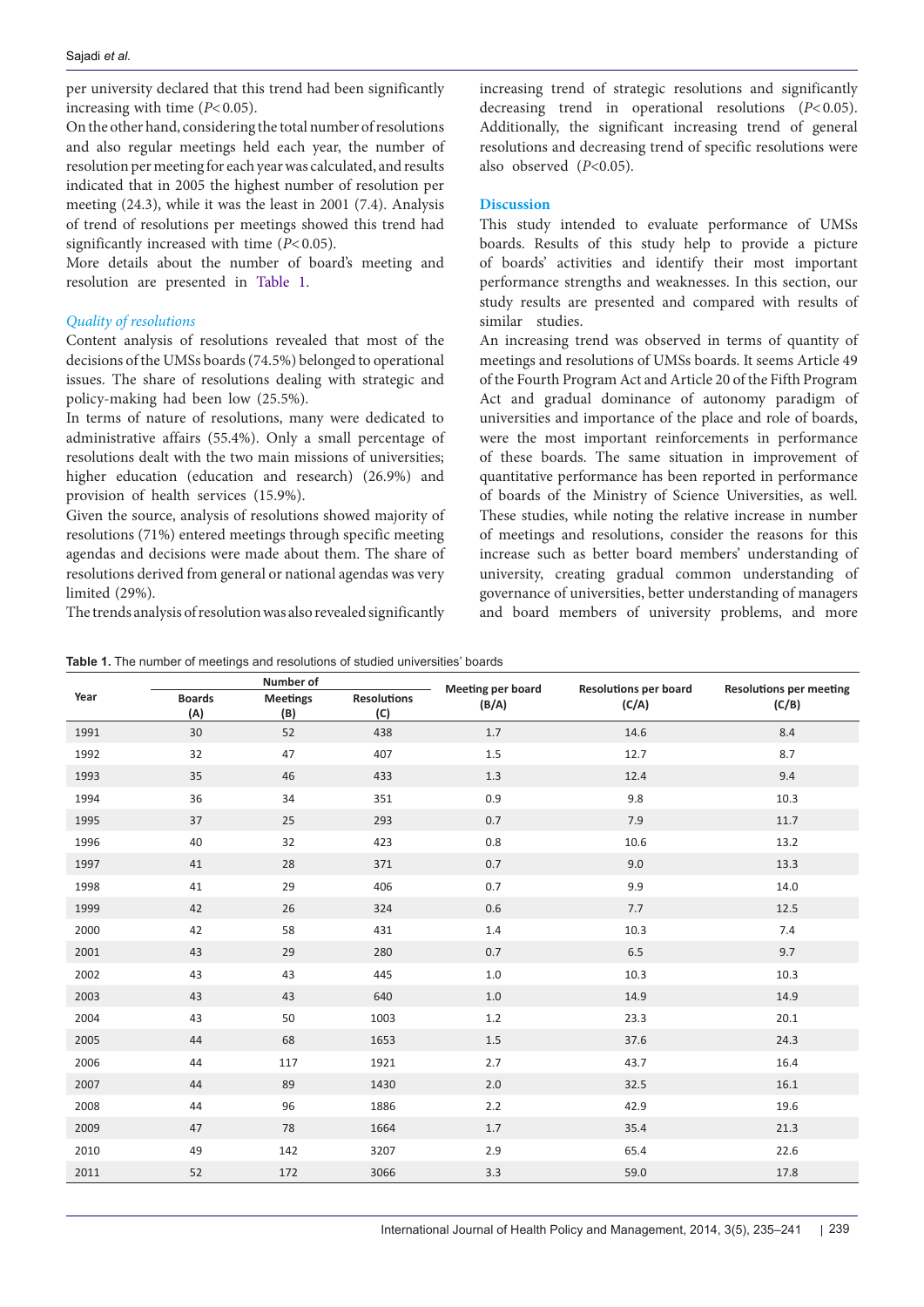familiarity with ways of using legal capacities of boards for solving problems of the university [\(14](#page-6-14)[,15\)](#page-6-15).

In terms of quality of resolutions, results showed that boards focused more on micro-managerial and operational issues in their decision-making process, and less on strategic and vital issues. Some previous studies have also reported same findings ([14](#page-6-14),[16](#page-6-16),[17](#page-6-17)). It seems non-strategic decisions is one of the common weaknesses of boards [\(18\)](#page-6-18). Weakness in strategic issues could have a variety of reasons. In a study by the NHS confederation imposed central (common) meeting agendas that focused more on short term objectives and routine operational issues was identified as the main reason for this weakness. Such agenda reduces the level of constructive discussion and debate in meetings, and lowers the strategic thought process in members, as well ([17](#page-6-17)). In the present study, this weakness could be due to lack of intra- and extraorganizational awareness of position, role, and authority of UMSs boards. This lack of awareness has impeded the boards to consider strategic and greater governance issues, and has turned the decisions more biased toward current and routine issues. Fortunately, the analysis indicates a change of direction toward strategic decisions-making.

This change of direction happened in light of two main reasons. First, as time went by the perception of the position and the role of the boards in university governance got improved and the responsiveness and accountability of the boards became more highlighted. Therefore, the board members recognized that if they wanted to act as active members of the board and helped the board to perform more effectively, they should focus on their foremost responsibilities and tasks, which are strategic in nature. To gain a better understanding of these tasks, more orientation and training programs relating to the board's roles and responsibilities were requested. The implementation of such program resulted in the boards becoming more familiar with their roles. Hence, they paid greater attention to more strategic issues instead of spending the board's time on trivial matters.

Second, the boards were encouraged and supported to hold their own meetings themselves without the necessity of presence of attendance by MoHME representatives. This provided a chance for decreasing the number of central agendas that focused more on operational issues as well as reducing the level of non-constructive discussions and debates at meetings. Therefore, board members tended to work more on strategic issues and matters of vital importance to their universities.

Regarding quality of resolutions, results indicated more focus on administrative decisions, particularly management of financial resources, by the boards. A similar situation is observed in previous studies [\(14,](#page-6-14)[19\)](#page-6-19). Accordingly, it can be concluded boards did not fully utilized their own capabilities and authorities. This weakness shows the need for full understanding of responsibilities and authorities of boards by their members, and also changes of direction of decisions made by boards toward education and research issues, and provision of health services.

Furthermore, the findings related to quality of resolutions

show that common resolutions have more share. Some consider this increase favorable, and some others consider it unfavorable. Therefore, it seems finding solutions about directing the resolutions toward common or specific types is needed. It perhaps appears necessary to have regional and national boards alongside university boards in order to cover two main missions of UMSs. In this case, each UMS has its own board focusing only on specific issues of the university and so directing the resolution toward specific type. Then those UMSs, located in the same region, have a board which is called the regional board. The members of this board are selected from trustees of the involving UMSs. This regional board focuses on issues that the UMSs of that region deal with. Lastly, there is a national board that its members are selected from trustees of all regional boards. The goal of this board is to concentrate only on those issues which are common between all UMSs and hence it can direct the resolution toward common type. Therefore, not only the authority of each UMS boards is not limited by imposing them to central and common agenda, but also it will increase and highlight the main role in university governance.

Generally, the results of the present study are indicative of qualitative and quantitative improvement of UMSs boards' performance. But, since this improvement in performance has occurred over a long period, it seems necessary to accelerate changes, and respond timely, as stated in previous studies [\(15](#page-6-15)). On the basis of findings of this study and identified strengths and weaknesses, the following strategies are recommended for improving performance of UMSs boards:

- More delegation of authorities for the boards
- Reinforcing position of the boards
- Changing job description of boards
- Diversity in composition of boards

### **Acknowledgements**

This work was part of PhD dissertation supported by Iran University of Medical Sciences [grant number 1390/628]. To carry out this study, we greatly appreciate the MoHME, the board members of medical universities and all of the officers in charge of board's secretariats who have actively participated in this study. Special thanks go to Dr. Steve O. Michael, Miss. Fahimeh Doost Nikche, Mrs. Paridokht Totonchian and Miss. Fereshte Mehrabi for their supporting efforts.

#### **Ethical issues**

The study was approved by the ethic committee of Iran University of Medical sciences.

#### **Competing interests**

The authors declare that they have no competing interests.

#### **Authors' contributions**

Authors contributed to the publication of this article as follows: study concept and design (HSS and MM); analysis and interpretation of data (HSS, MM, MH, and HR); drafting of manuscript (HSS); critical revision of the manuscript (MM, HR, HF, HA, and MH).